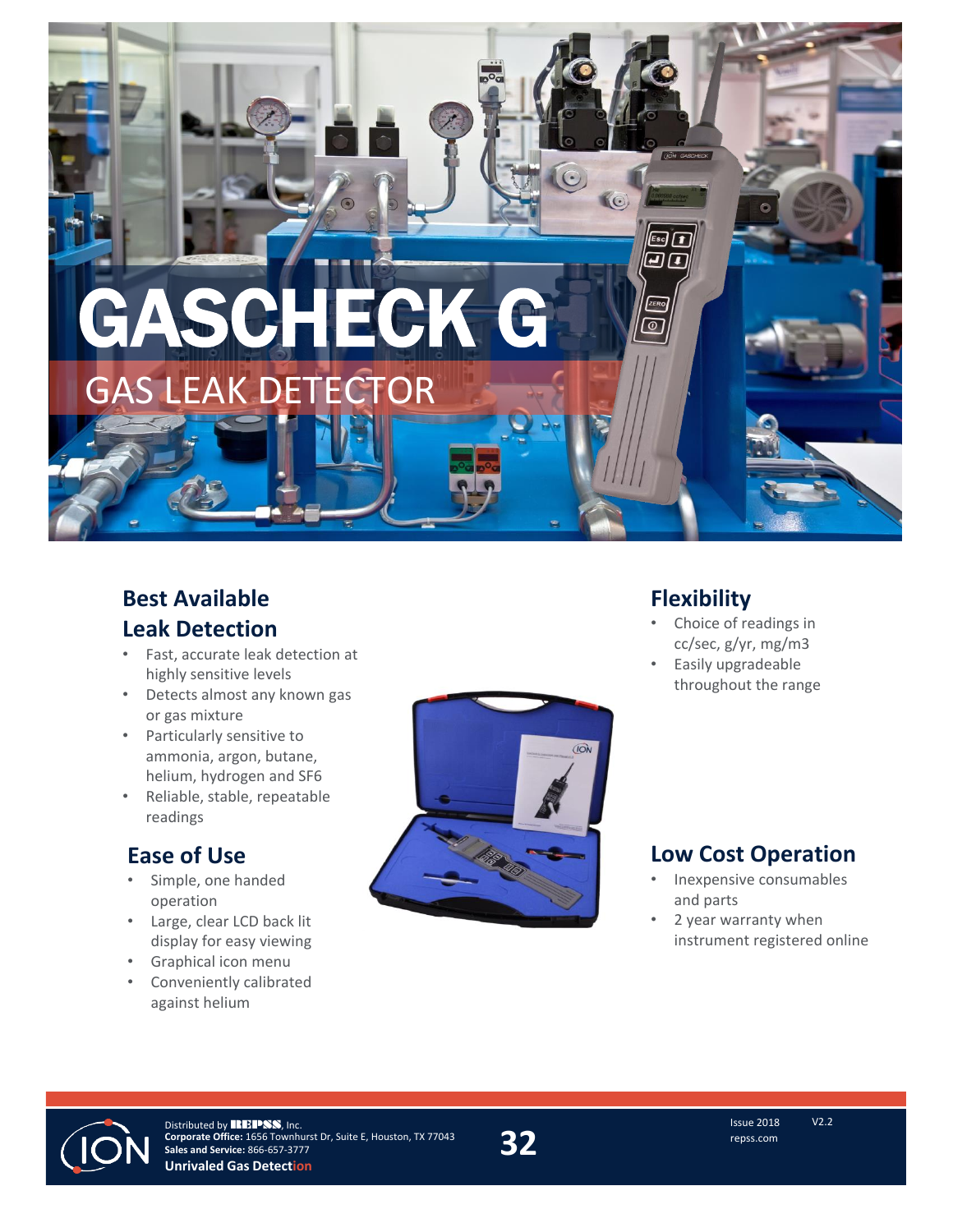

Designed for the search and location of gas leaks, GasCheck G has an advanced micro thermal conductivity sensor for fast, effective detection of almost any gas or gas mixture.

Robust and reliable, GasCheck G provides stable, repeatable readings of the detected gas. The instrument's LCD display, LED indicator and audible sounder clearly indicate the leak present.

GasCheck G automatically zeros to the ambient air around it when switched on and is ready to detect immediately. The instrument's easy to use graphical interface and intuitive keypad allows simple function, selection and adjustment.

Upgradeable throughout the range, GasCheck G is available in three distinct versions; G1, G2 and G3 with varied capabilities. Features can be easily added to upgrade the instrument without it having to be returned to the factory.

## Extend your instrument warranty

Your GasCheck G instrument warranty may be extended by simply registering your product on the Ion Science website within one month of purchase. Visit www.ionscience. com/instrument-registration to take advantage of this offer.

## Applications include

- Industrial
- Quality Assurance
- Manufacturing
- Laboratory
- Medical
- Research

| <b>Summary of Gascheck Features</b>                       | G1 | G2 | G <sub>3</sub> | <b>Tesla</b> |
|-----------------------------------------------------------|----|----|----------------|--------------|
| Rapid Qualitative Leak Detection                          |    |    |                |              |
| <b>Gas Quantification Factors</b>                         | Π  |    | 20             | 20           |
| Audible Alarms & Flashing Backlit Display                 |    |    |                |              |
| <b>Peak Hold Readings</b>                                 |    |    |                |              |
| <b>User Calibration Available</b>                         |    |    |                |              |
| Data Logging Time Points                                  | Λ  | n  | 10             | 10           |
| Unit Options of cc/sec, $g/yr$ , ppm or mg/m <sup>3</sup> |    |    |                |              |
| Selectable Battery Type                                   |    |    |                |              |
| Upgradeable                                               |    |    |                |              |
| Resistance to Strong Magnetic Fields                      |    |    |                |              |

190 Br



**REPSS Corporate Office** 1656 Townhurst Dr, Suite E Houston, TX 77043 **Unrivaled Gas Detection**

**33** Issue 2018<br>Customerservice@repss.com<br>WWW.repss.com<br>WWW.repss.com **Sales & Service**  866-657-3777 customerservice@repss.com www.repss.com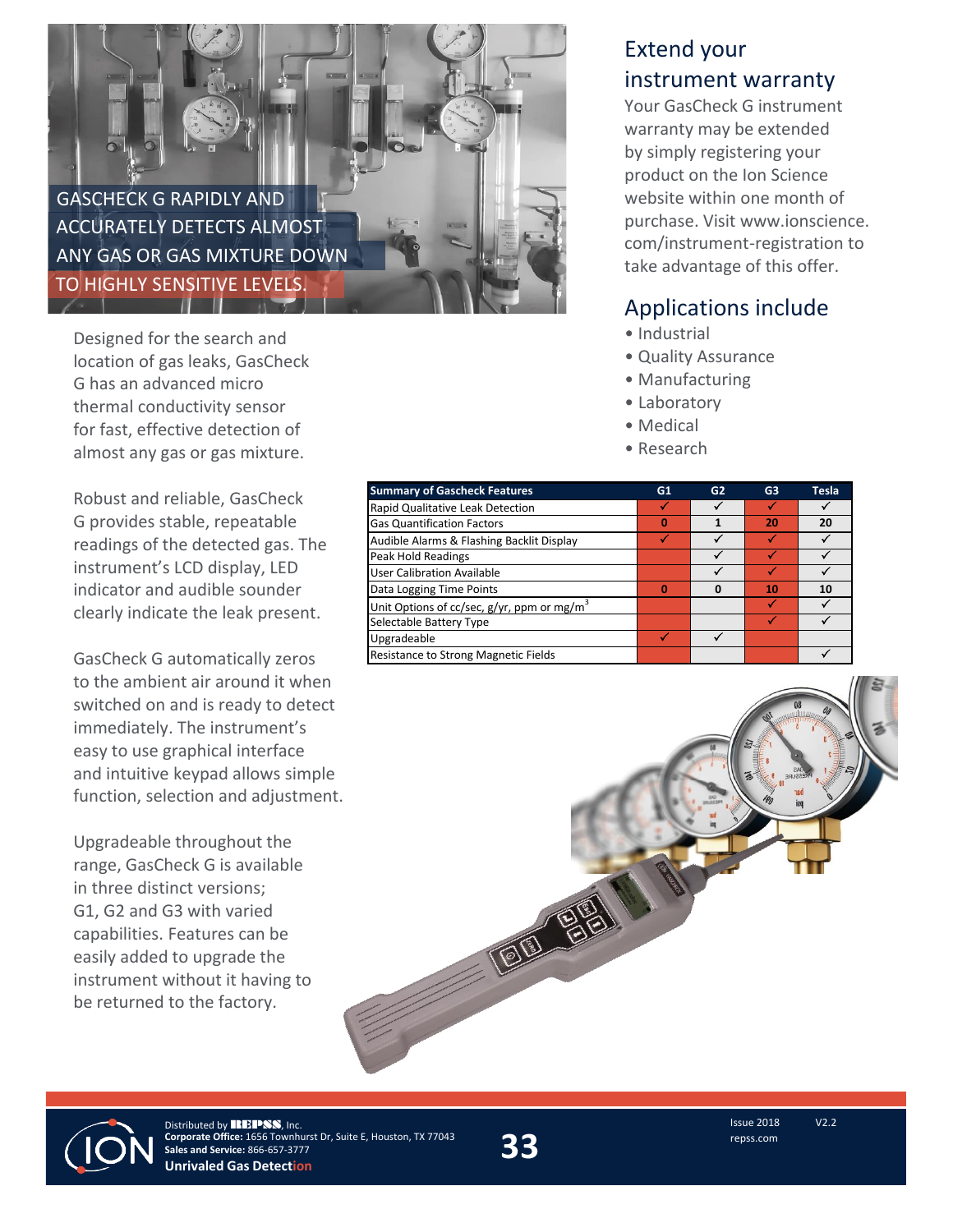# SCHECK TESLA

GAS LEAK DETECTOR

# **Best Available Helium Leak Detection**

- Operates effectively within a magnetic field
- Detects the smallest of leaks down to ultralow levels
- Small internal flow rate provides maximum sensitivity
- Fast, accurate leak detection
- Reliable, stable, repeatable readings
- Choice of readings in cc/ sec, g/yr, mg/m3

## **Cost Saving**

- Rapidly detects liquid helium leaks minimizing downtime
- Low cost alternative to expensive mass spectrometers
- Inexpensive consumables and parts
- 2 year warranty when instrument registered online

## **Ease of Use**

- Simple, one handed operation
- Probe designed to get into the smallest of places
- Large, clear LCD back lit display for easy viewing of results

*(ION GASCHEC* 

• Easy to use graphical icon menu

GasCheck Tesla is a highly sensitive helium leak detector designed for effective use within high magnetic fields found around the outside of Magnetic Resonance Imaging (MRI) scanners. The instrument's advanced micro thermal conductivity sensor provides rapid, accurate measurement of helium leaks down to ultralow levels.

The instrument can be used on an MRI scanner whilst in operation, meaning interruptions to the machinery are avoided. Helium leaks are found quickly reducing cost, wastage and downtime of the machinery.



Distributed by REPSS, Inc. **Corporate Office:** 1656 Townhurst Dr, Suite E, Houston, TX 77043 **Sales and Service:** 866-657-3777 **Unrivaled Gas Detection**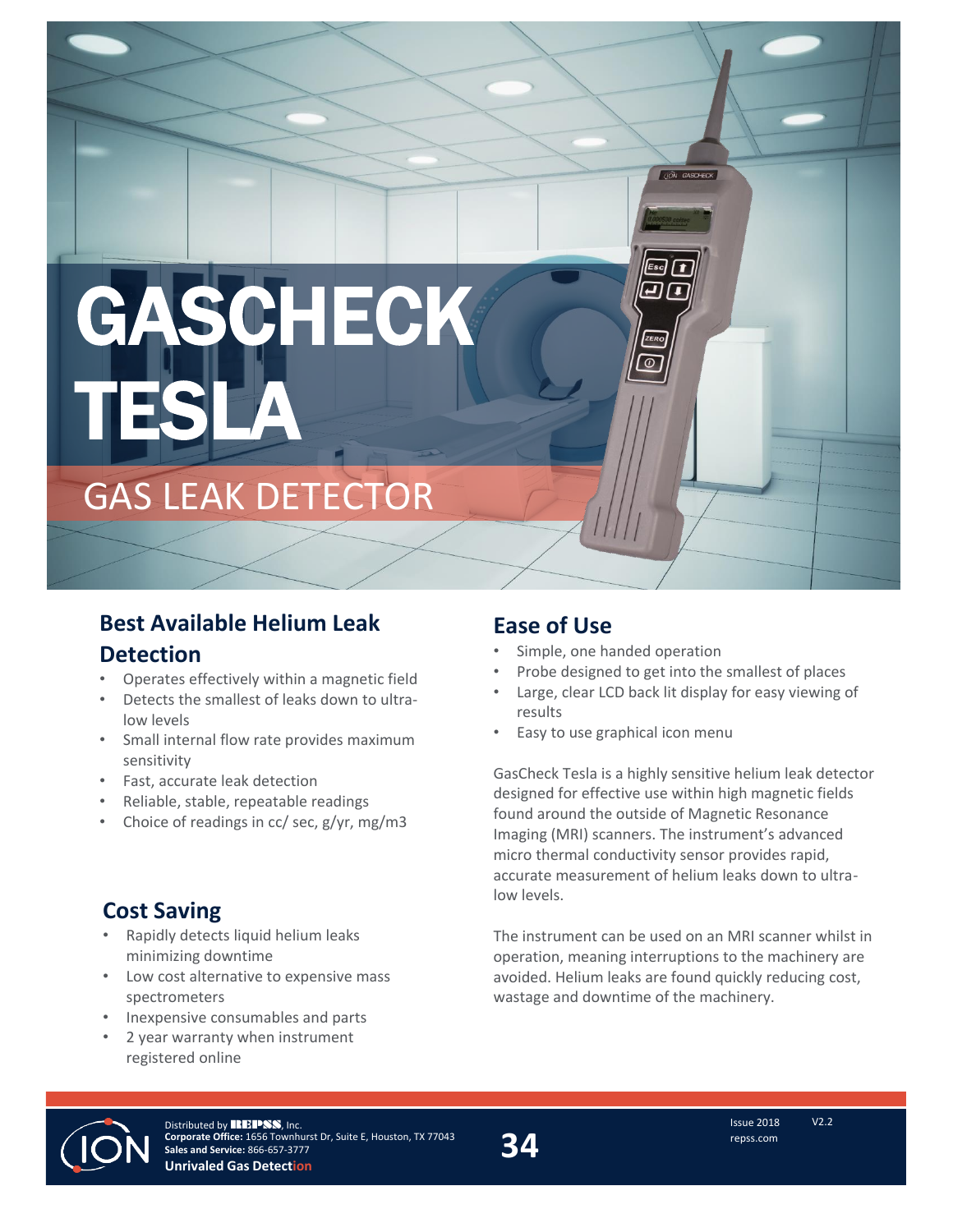GasCheck Tesla provides a highly effective, low cost, easy to use alternative to expensive and cumbersome mass spectrometers. As well as being costly, mass spectrometers must be located outside the magnetic field and use long leak testing probes.

GasCheck Tesla provides stable, repeatable readings. The instrument's LCD display, LED indicator and audible sounder clearly indicate the helium leaks present. GasCheck Tesla automatically zeros to the ambient air around it when switched on, and is ready to detect immediately. The instrument's easy to use graphical interface and intuitive keypad allows simple function, selection and adjustment.

Handheld and portable, GasCheck Tesla provides simple one handed operation. The probe is designed to get into the smallest of places and is typically moved along a joint or weld seam a few centimeters per second, enabling fast detection of all possible leak paths.

ONLY HANDHELD HELIUM LEAK DETECTOR AVAILABLE TO OPERATE IN A HIGH MAGNETIC FIELD, DETECTING LEAKS AT ULTRA-LOW LEVELS.

GasCheck Tesla is an advancement of the existing GasCheck G leak detector. GasCheck G is capable of detecting almost any gas or gas mixture, and is particularly sensitive to ammonia, argon, butane, helium, hydrogen and SF6.

GasCheck G is available in three distinct versions; G1, G2 and G3 with varied capabilities and can be upgraded quickly and easily without being returned to the factory.

## Extend your Instrument Warranty

The GasCheck Tesla instrument warranty may be extended by simply registering your product on the Ion Science website within one month of purchase. Visit www.ionscience. com/instrumentregistration to take advantage of this offer.

| <b>Summary of Gascheck Features</b>                             | G1 | G2 | G <sub>3</sub> | <b>Tesla</b> |
|-----------------------------------------------------------------|----|----|----------------|--------------|
| Rapid Qualitative Leak Detection                                |    |    |                |              |
| <b>Gas Quantification Factors</b>                               | 0  |    | 20             | 20           |
| Audible Alarms & Flashing Backlit Display                       |    |    |                |              |
| Peak Hold Readings                                              |    |    |                |              |
| <b>User Calibration Available</b>                               |    |    |                |              |
| Data Logging Time Points                                        | 0  | Ω  | 10             | 10           |
| Unit Options of cc/sec, $g/\gamma r$ , ppm or mg/m <sup>3</sup> |    |    |                |              |
| Selectable Battery Type                                         |    |    |                |              |
| Upgradeable                                                     |    |    |                |              |
| Resistance to Strong Magnetic Fields                            |    |    |                |              |



Distributed by **REPSS**, Inc. **Corporate Office:** 1656 Townhurst Dr, Suite E, Houston, TX 77043 **Sales and Service:** 866-657-3777 **Unrivaled Gas Detection**

**35**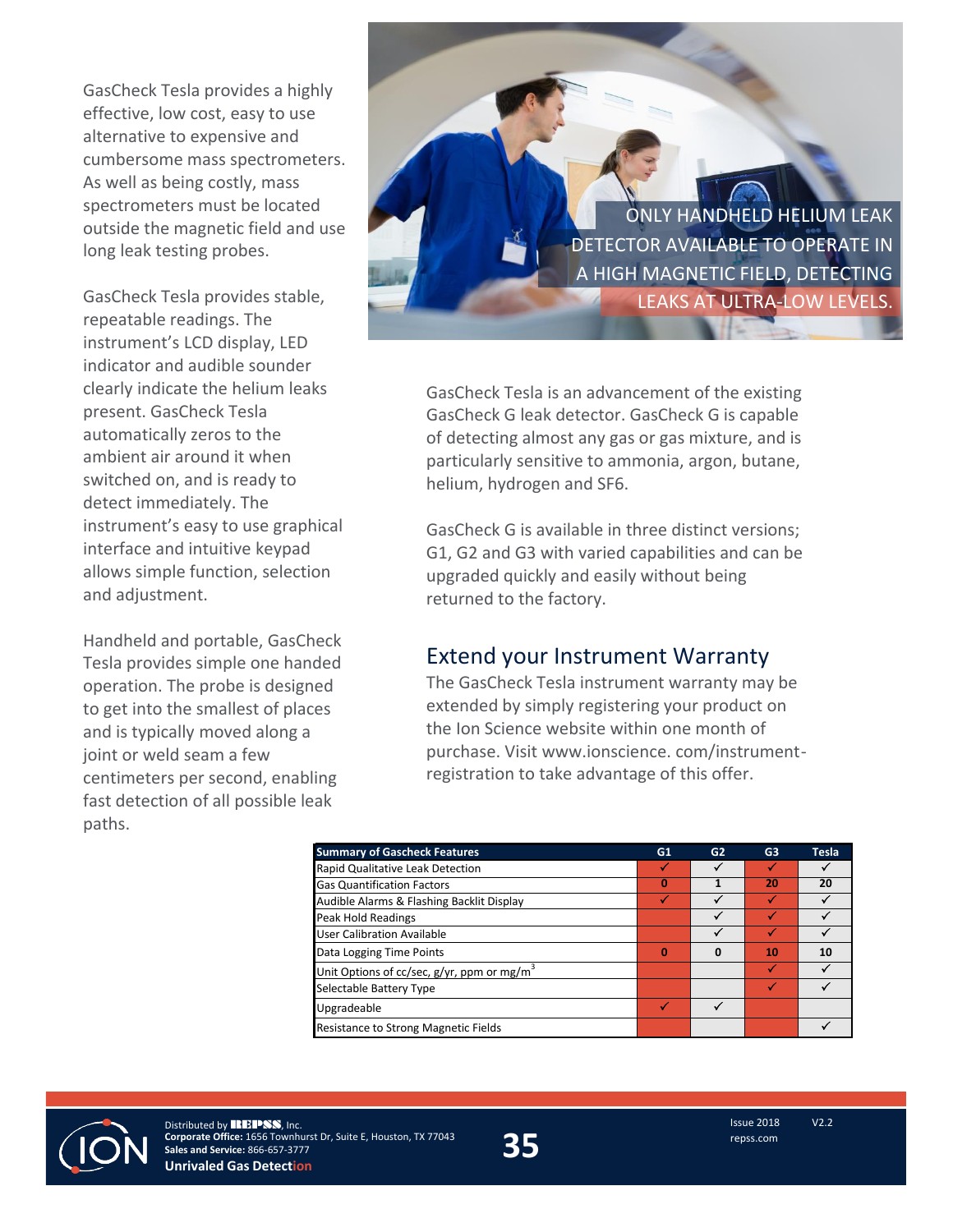## **GASCHECK**

### Technical Specifications and Part Numbers

• Humidity:

0 to 99% RH (non-condensing)

#### **DETECTOR SOUND FLOW RATE**

• Micro thermal conductivity **• Flashing LED and 90 dBA** • 2 cc/min<br>detector (MTCD) detector (MTCD) detector (MTCD) detector (MTCD) **(at 10 cm)** audible sounder

with over range protection **•** Factory calibrated to fully 390 x 60 x 49 mm,

size or NiMH (rechargeable) ISO 9001:2008 Quality 16.5 x 12.5 x 3.8"<br>16.5 x 12.5 x 3.8" Instrument: 0.4 Management System • Instrument: 0.4 • Instrument: 0.4

**SENSITIVITY (CC/SEC) DATA LOGGING Packed 1.6 kg, 3.5 lb** • He 1 x 10-5, CH4 5 x 10-5, extending the 10 data points R12 5 x 10-5, Ar 1 x 10-4 (available for G3 only.)

#### **ACCURACY TEMPERATURE**

• + 5% Displayed reading One digit • Operating: **RESPONSE** 20 to +60 °C, -4 to 140 °F

#### • T90 = 1 second rise • Storage:

and clear down  $\frac{20 \text{ to } +70 \text{ °C}}{20 \text{ to } +70 \text{ °C}}$ , -4 to 158  $\text{°F}$ 

#### **Included in all Gascheck Kits**

- Gascheck Instrument
- Battery Holder
- Long Probe Assembly
- Drilled Box Spanner
- Standard Universal Case
- Printed Quick Start Guide



| <b>Gascheck</b> | <b>Description</b>    |
|-----------------|-----------------------|
| GG1SAXXS-X      | GasCheck G1           |
| GG2SAXXS-X      | GasCheck G2           |
| GG3SAXXS-X      | GasCheck G3           |
| GGMSAXXS-X      | <b>GasCheck Tesla</b> |

| <b>Gascheck Access.</b> | <b>Description</b>          |
|-------------------------|-----------------------------|
| 08024CPC8               | Nozzle Std Grey             |
| $1/BH-01$               | <b>Battery Holder</b>       |
| A-08029                 | <b>Drilled Box Spanner</b>  |
| A-08043                 | <b>Short Probe Assembly</b> |
| A-08045                 | Long Probe Assembly         |
| A-21500                 | <b>CalCheck Helium</b>      |



| <b>Upgrade Options</b> | <b>Description</b>                      |
|------------------------|-----------------------------------------|
| GGUP1-2                | Software Upgrade of a GasCheck G1 to G2 |
| GGUP1-3                | Software Upgrade of a GasCheck G1 to G3 |
| GGUP2-3                | Software Upgrade of a GasCheck G2 to G3 |

#### **Features**

- Fast, accurate leak detection
- Audible alarm and LED bar graph display
- automatic compensation to ambiant conditions
- Sensitivity of 1x10-6 mbar l/s
- Operating temperature -20 to +60° C
- Auto shift function

| The SF6 GasCheck 6000 is a low cost, easy to use, portable detector for  |  |  |  |
|--------------------------------------------------------------------------|--|--|--|
| the fast detection of SF6 leaks with automatic range shifting. It is     |  |  |  |
| supplied in a transport case with a 385mm Flexible Probe with a          |  |  |  |
| protective cap and water vapor filter, supplied with a multilingual User |  |  |  |
| Manual.                                                                  |  |  |  |
|                                                                          |  |  |  |

| SF6 GC6000 Instrument | <b>Description</b>                                 |
|-----------------------|----------------------------------------------------|
| SF6000                | GasCheck 6000 Handheld Leak Detector               |
|                       |                                                    |
| SF6 GC6000 Access.    | <b>Description</b>                                 |
| SF6000-SENS           | Replacement Sensor for GasCheck 6000 Leak Detector |



Distributed by REPSS, Inc. **Corporate Office:** 1656 Townhurst Dr, Suite E, Houston, TX 77043 **Sales and Service:** 866-657-3777 **Unrivaled Gas Detection**

**36**

• Sensor is poison resistant **CALIBRATION** • Instrument with probe: **OPERATION** documented procedures 15.5 x 2.3 x 1.9" • Battery Type: 4 x alkaline AA in accordance with our • Case: 420 x 320 x 97 mm, • Instrument: 0.45 kg, 1 lb,